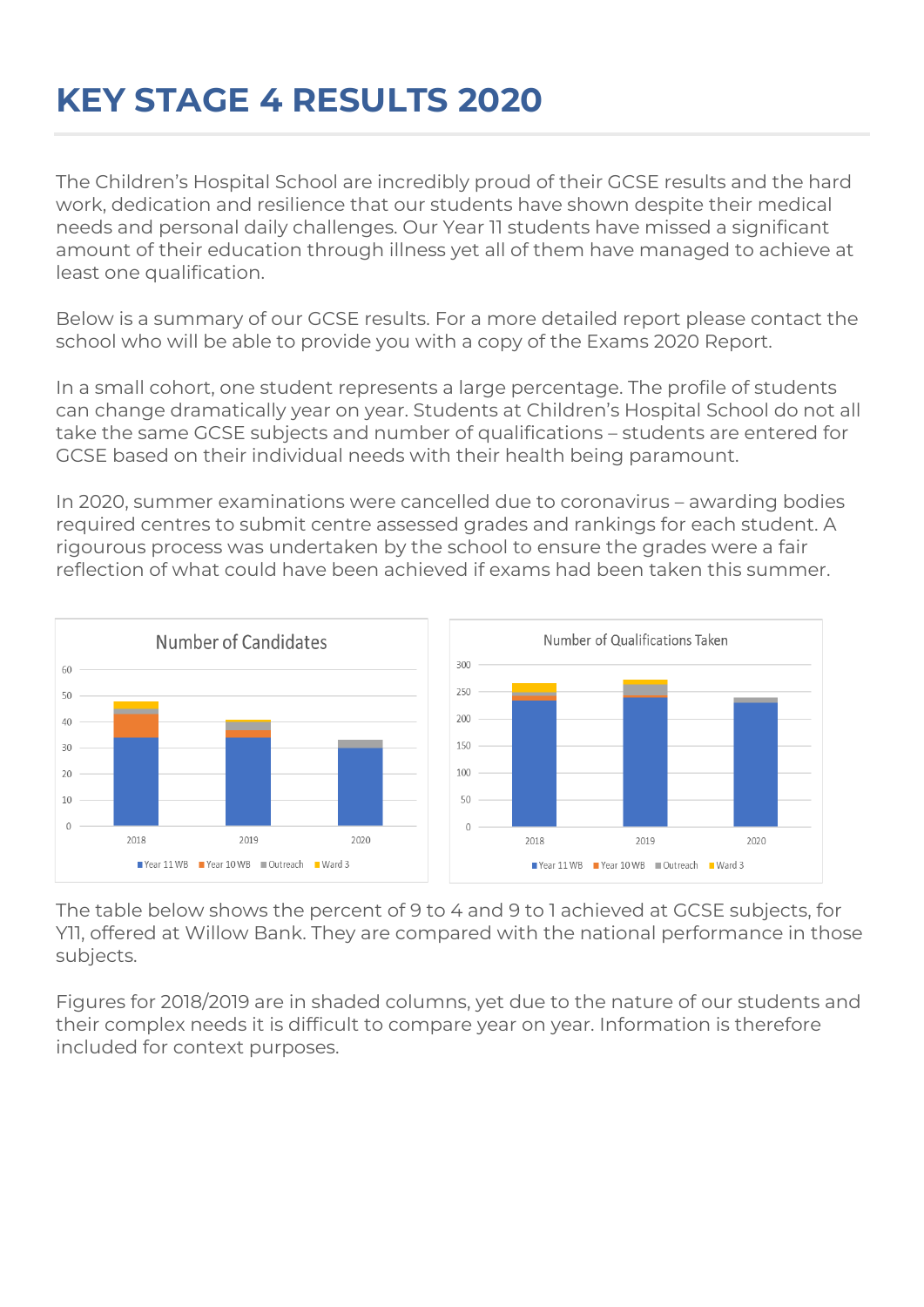|                                                                                       | No entries in 2020                              | No entries in 2019 | $-6 - 1$<br>$\frac{1}{2}$ | % with 9 -1 at Willow Bank<br>School | National Statistics<br>2020<br>$\overline{9}$ -1<br>$\infty$ | in WBS 2019<br>$\aleph$ | 9-1 National Statistics<br>2019<br>$\infty$ | $9 - 4$<br>$\frac{1}{2}$ | 9 - 4 at Willow Bank<br>School<br>% with    | - 4 National Statistics<br>2020<br>$\circ$<br>$\infty$ | % in WBS 2019 | - 4 National Statistics<br>2019<br>$\infty$<br>$\%$ |
|---------------------------------------------------------------------------------------|-------------------------------------------------|--------------------|---------------------------|--------------------------------------|--------------------------------------------------------------|-------------------------|---------------------------------------------|--------------------------|---------------------------------------------|--------------------------------------------------------|---------------|-----------------------------------------------------|
| <b>EDEXL</b><br><b>GCSE Eng</b><br><b>Lang (9-1)</b>                                  | 30                                              | 33                 | 33                        | 100%                                 | 99.6<br>%                                                    | 97%                     | 98.9                                        | 16                       | 53%                                         | 71%                                                    | 41%           | 62                                                  |
| <b>EDEXL</b><br><b>GCSE Eng</b><br>Lit (9-1)                                          | 24                                              | 25                 | 25                        | 100%                                 | 99.4<br>$\%$                                                 | 93%                     | 98.3                                        | 9                        | 38%                                         | 80%                                                    | 39%           | 73                                                  |
| <b>AQA GCSE</b><br><b>Maths (9-1)</b>                                                 | 30                                              | 33                 | 31                        | 100%                                 | 99.3<br>%                                                    | 94%                     | 97.4                                        | 12                       | 40%                                         | 67%                                                    | 50%           | 60                                                  |
| <b>AQA GCSE</b><br>Sci Tril (9-<br>1)                                                 | 23                                              | 22                 | 24                        | 100%                                 | 99.6<br>%                                                    | 100%                    | 98                                          | 13                       | 57%                                         | 65%                                                    | 45%           | 55                                                  |
| <b>WJEC Film</b><br>Studies (9-<br>1)                                                 | 10                                              | 14                 | 10                        | 100%                                 | 99.8<br>$\%$                                                 | 100%                    | 99.6                                        | 9                        | 90                                          | 81%                                                    | 71%           | 67                                                  |
| <b>AQA GCSE</b><br>Fine Art (9-<br>1)                                                 | 8                                               | 15                 | 8                         | 100%                                 | 99.9<br>$\%$                                                 | 100%                    | 98.5                                        | $\overline{2}$           | 25%                                         | 86%                                                    | 0%            | 75                                                  |
| <b>Health and</b><br><b>Social Care</b><br>(Cam Nat<br><b>Cert Level 1</b><br>or $2)$ | 3<br>entrie<br>s<br>out of<br>11<br>in<br>class | 9                  | 3                         | 100%                                 | 99.5<br>$\%$                                                 | 100%                    | 97.3                                        | 3                        | 100%<br>of<br>entries<br>27%<br>of<br>class | 83%                                                    | 89%           | 75                                                  |

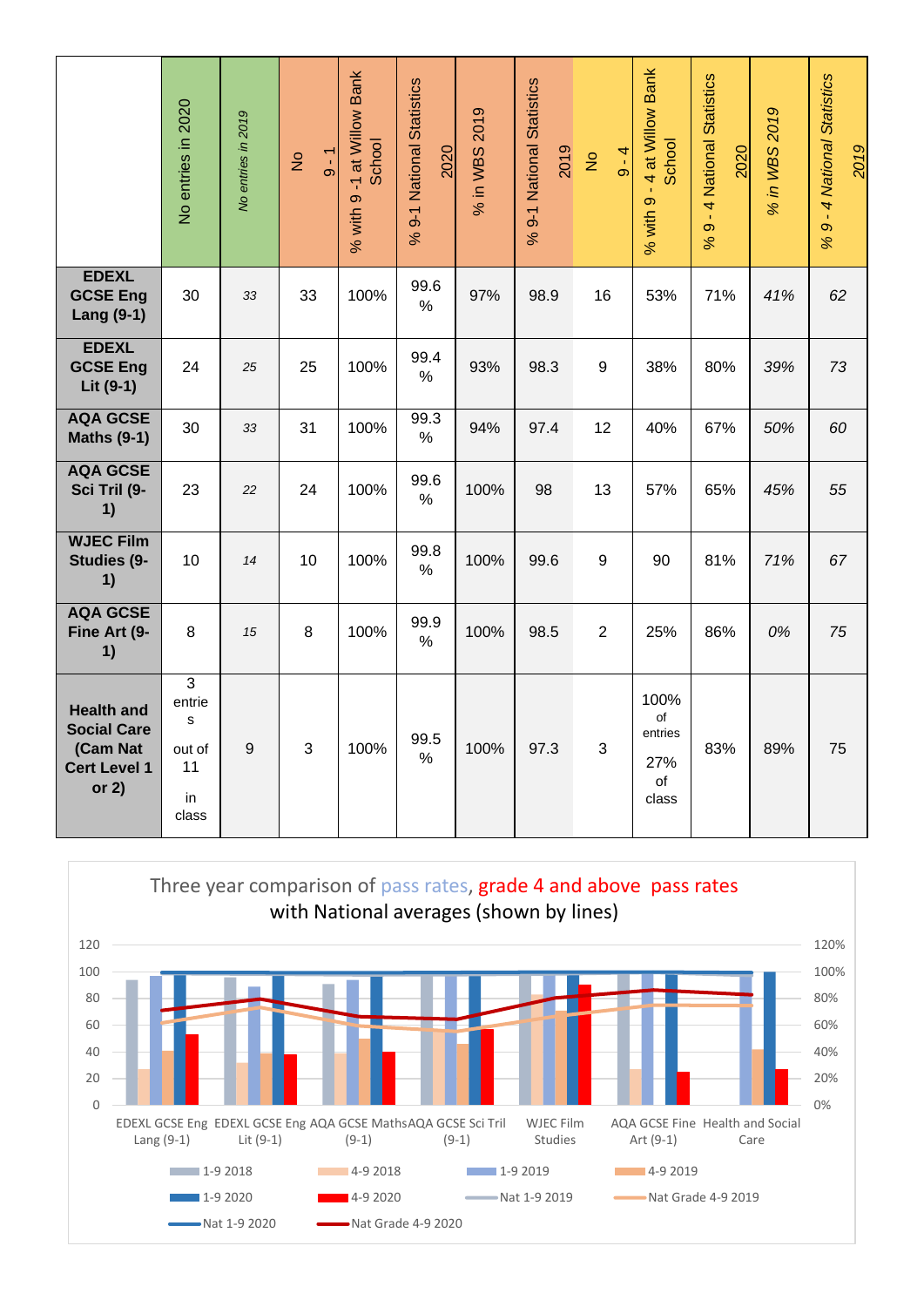## **GCSE PERCENTAGE 9 – 4**

The percentage of GCSEs that were passed at 4 (standard pass) and above has risen steadily over the last four years.



In subjects we can see a steady increase in pass rates in English Language and Double Award Science. More students than ever are taking Double Award Science. The number taking Literature has increased too.

At CHS students are on individualised timetables according to their medical needs. They are often unable to attend CHS for 5 full days. For many students, any attendance is a significant achievement and enables them to gain qualifications they would not otherwise have achieved. It is noticeable that where students' attendance to lessons, once engaged with CHS, is good, they tend to achieve a higher number of points overall.

There is a clear positive correlation between attendance rates and the points scored from qualifications.

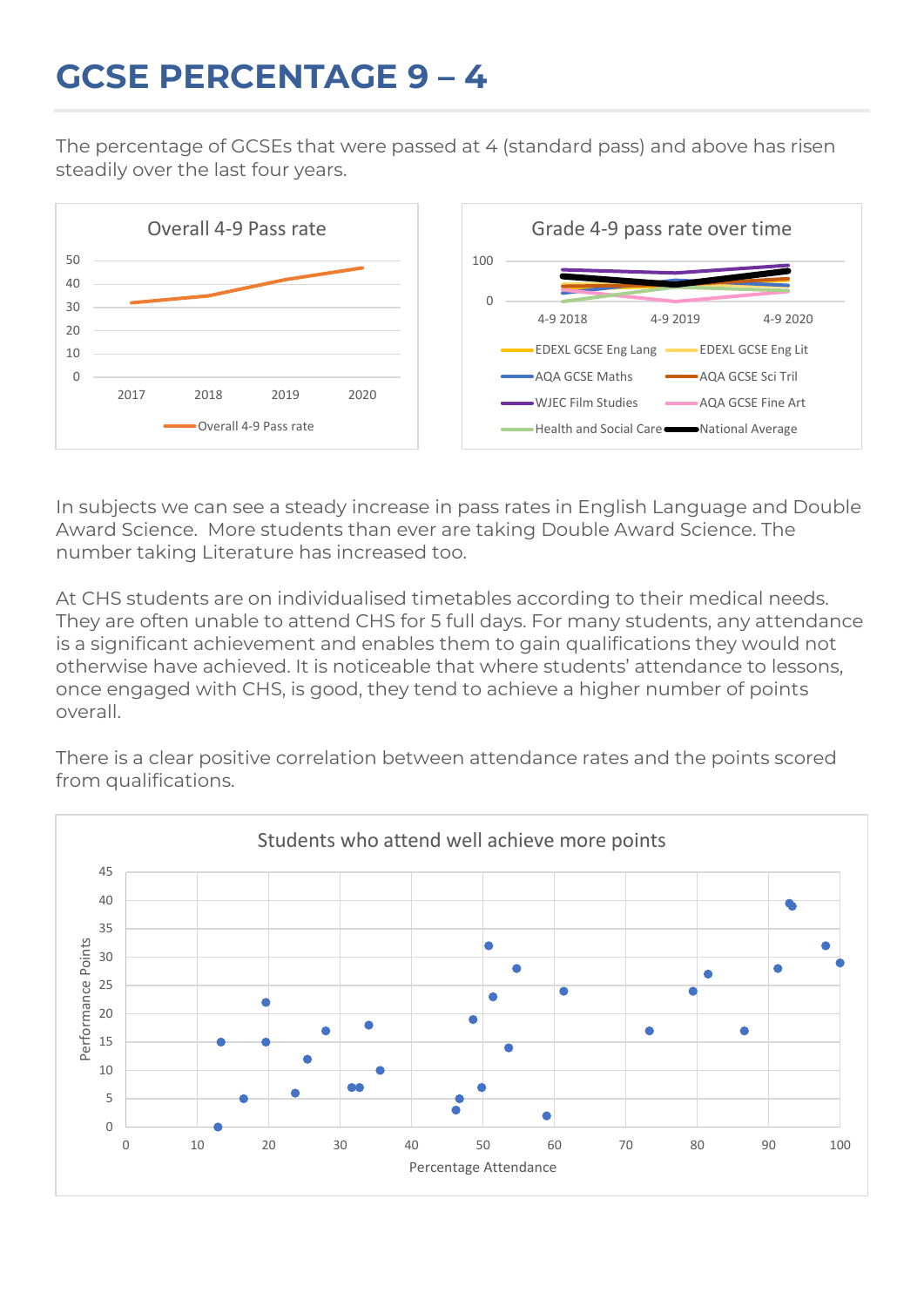## **VOCATIONAL RESULTS 2020**

In addition to GCSEs students were able to access additional qualifications:

- Level 1 Award in IT User Skills
- Level 1 Award in Mathematics: Number and Measure
- Level 1 Award in Mathematics: Statistical Methods
- Functional Skills Maths
- Functional Skills English
- Entry Level Science
- Arts Award
- Cambridge National Level 1 Award in Health and Social Care

• Prince's Trust Personal Development and Employability Skills All these qualifications help to offer a broad curriculum to CHS students. They can be especially useful for ensuring students who, through illness have missed too much to contemplate a GCSE entry, are able to achieve some form of qualification in order to ensure a future pathway.

| Qualification                   | No of Entries   | Pass rate | <b>Number of Results</b> |                                    |                    |  |
|---------------------------------|-----------------|-----------|--------------------------|------------------------------------|--------------------|--|
|                                 |                 |           | Level 2                  | Level 1                            | <b>Entry Level</b> |  |
| ECDL: Level 1                   | $\overline{2}$  | 100%      |                          | 2 passes<br>(awarded in<br>year10) |                    |  |
| <b>Award in Mathematics:</b>    | 17 (two entered |           |                          |                                    |                    |  |
| <b>Number and Measure</b>       | twice)          | 94%       |                          | 16 passes                          |                    |  |
| <b>Statistical Methods</b>      | 6               | 100%      |                          | 6 passes                           |                    |  |
| <b>Functional Skills Maths</b>  | 11              | 100%      |                          | 10 passes                          | $EL$ 3 - 1 pass    |  |
| <b>Functional Skill English</b> | $\mathbf{1}$    | 100%      |                          |                                    | $EL 3 - 1 pass$    |  |
| <b>Entry Level Science</b>      | $\overline{7}$  | 100%      |                          |                                    | EL 3 - 5 passes    |  |
|                                 |                 |           |                          |                                    | $EL$ 2 – 2 passes  |  |
| <b>BTEC Award in Health</b>     | 8               | 100%      | 2 Passes                 | 1 Distinction                      |                    |  |
| and Social Care                 |                 |           |                          | 3 Merits                           |                    |  |
|                                 |                 |           |                          | 2 Passes                           |                    |  |